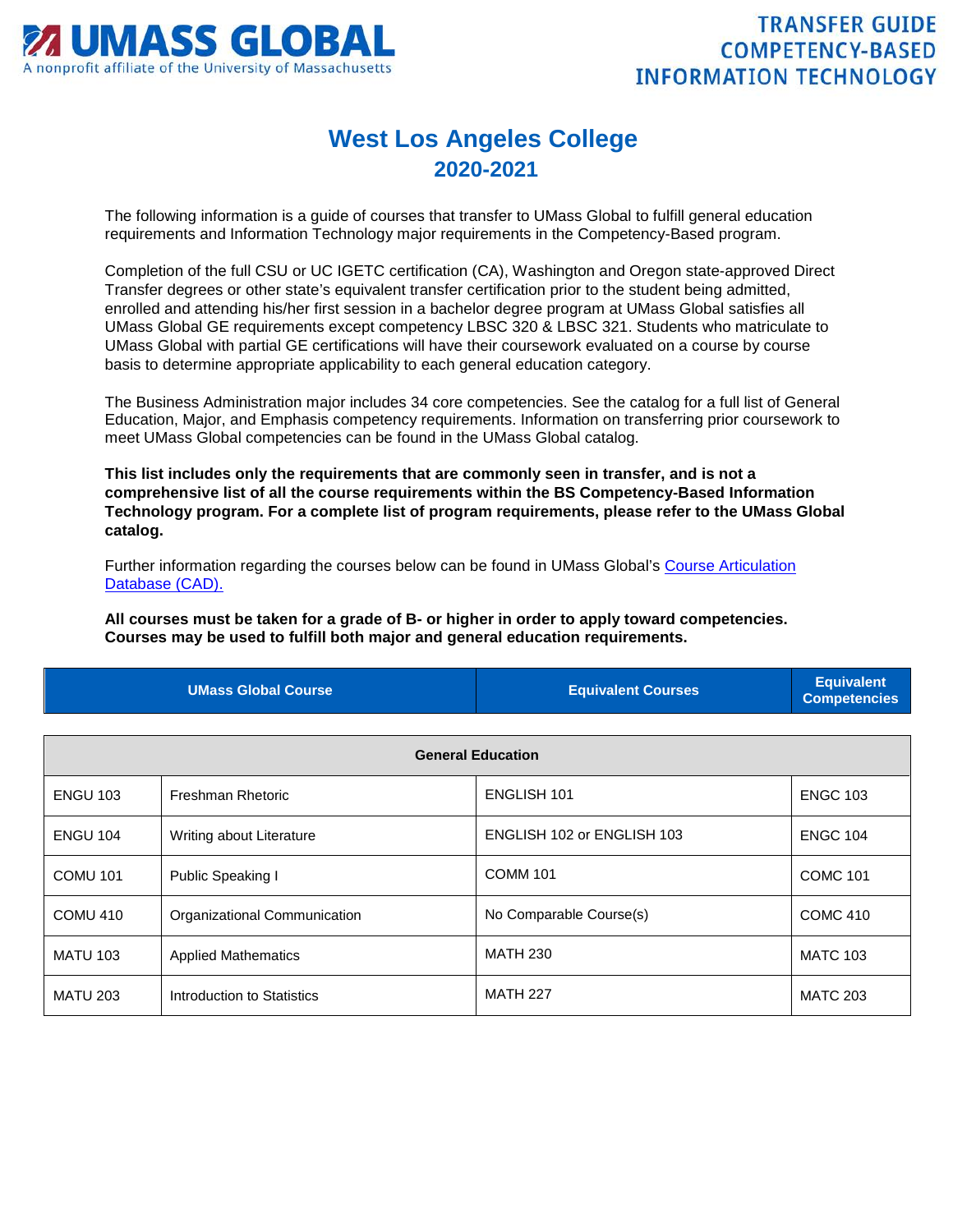|            |                                   | <b>ARABIC 001, 002</b>                       |                                  |
|------------|-----------------------------------|----------------------------------------------|----------------------------------|
|            |                                   | ART 101, 102, 103, 107, 111, 115, 117, 141,  | <b>PHLC 110</b><br>HUMC 110, 115 |
|            |                                   | 201, 204, 501, 502, 709                      |                                  |
|            |                                   | A S L 001, 002                               |                                  |
|            |                                   | CINEMA 003                                   |                                  |
|            |                                   | COMM 101*, 104, 111, 121*, 122*, 151, 190    |                                  |
|            |                                   | DANCEST 805                                  |                                  |
|            |                                   | ENGLISH 127, 203, 204, 205, 206, 209, 215,   |                                  |
|            |                                   | 219, 234, 239                                |                                  |
| Humanities | Any 9 Credits of Humanities       | FLM PRD 100                                  |                                  |
|            |                                   | FRENCH 001, 002, 003, 004                    |                                  |
|            |                                   | HUMAN 030, 031, 060, 077                     |                                  |
|            |                                   | JAPAN 001, 002                               |                                  |
|            |                                   | MUSIC 101, 111, 121, 122, 136, 141, 200      |                                  |
|            |                                   | PHILOS 001, 006, 008, 009, 012, 014, 018,    |                                  |
|            |                                   | 020, 028, 033, 040, 041                      |                                  |
|            |                                   | THEATER 100, 110, 200                        |                                  |
|            |                                   | SPANISH 001, 002, 003, 004, 007, 010, 012    |                                  |
|            |                                   | ANATOMY 001                                  |                                  |
|            |                                   | <b>ANTHRO 101, 111</b>                       |                                  |
|            |                                   | <b>ASTRON 001, 005</b>                       |                                  |
|            |                                   | BIOLOGY 003, 003A, 003B, 006, 007, 010, 110  |                                  |
|            |                                   | BIOTECH 001, 002, 003, 102                   |                                  |
|            |                                   | CHEM 051, 056, 060, 066, 101, 102, 211, 212, |                                  |
|            |                                   | 221                                          |                                  |
| Natural    |                                   | EARTH 001, 002                               | NSCC 115, 110                    |
| Sciences   | Any 6 Credits of Natural Sciences | ENV SCI 001, 002, 024                        |                                  |
|            |                                   | GEOG 001, 015                                |                                  |
|            |                                   | GEOLOGY 001, 002, 006, 007, 012              |                                  |
|            |                                   | <b>MICRO 020</b>                             |                                  |
|            |                                   | OCEANO 001, 010                              |                                  |
|            |                                   | PHYS SC 001, 014                             |                                  |
|            |                                   | PHYSICS 006, 007, 012, 037, 038, 039         |                                  |
|            |                                   | PHYSIOL 001                                  |                                  |